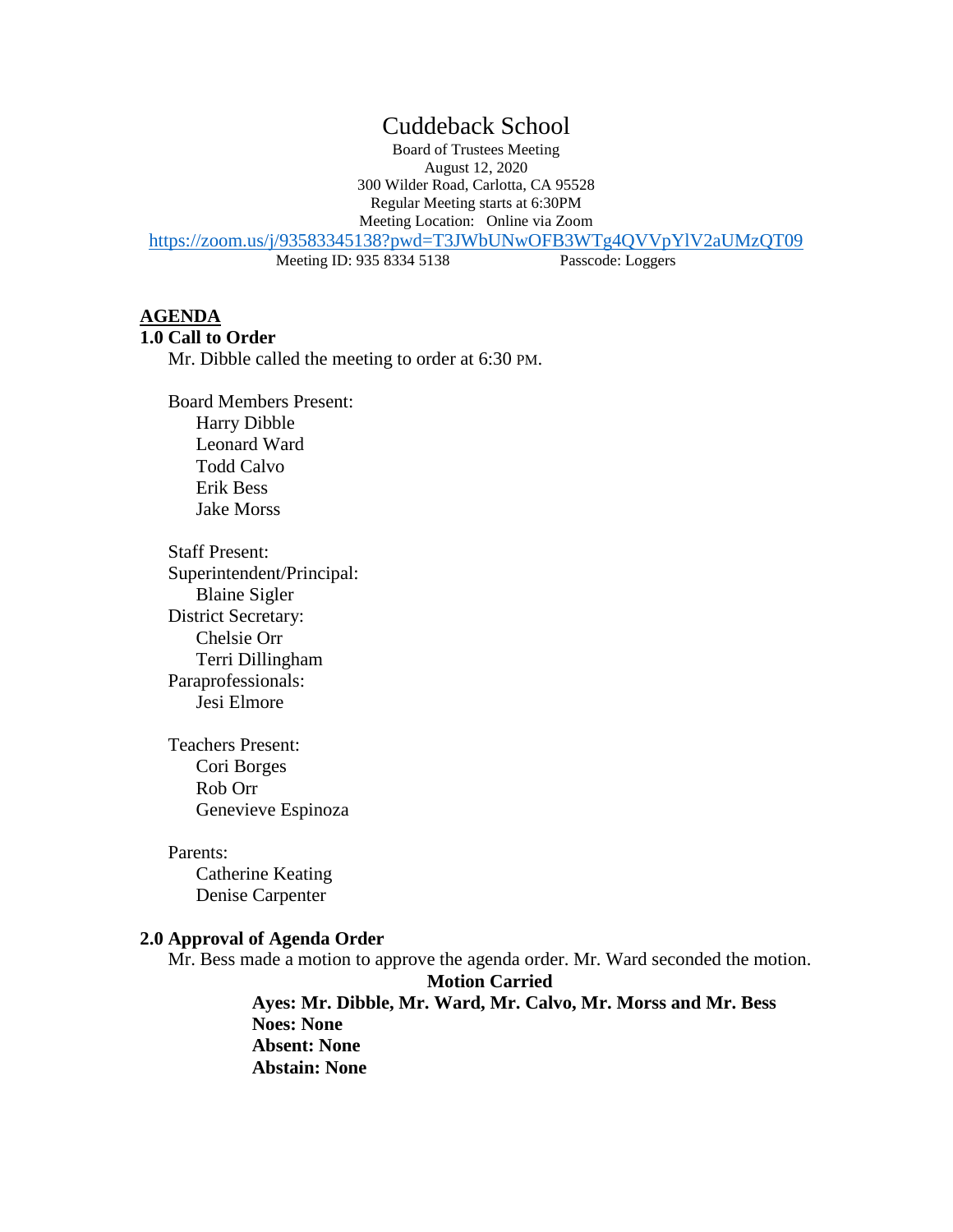### **3.0 Consent Agenda**

3.1 Approval of Minutes

3.1.1 June 24, 2020 Regular Meeting Minutes

3.1.2 July 29, 2020 Special Meeting Minutes

3.1.3 August 5, 2020 Special Meeting Minutes

The Board requested a couple small changes be made.

3.2 Approval of Warrants 3.3 Water Test Results

Mr. Calvo made a motion to approve the consent agenda with correction to minutes. Mr. Ward seconded the motion.

> **Motion Carried Ayes: Mr. Dibble, Mr. Ward, Mr. Calvo, Mr. Morss and Mr. Bess Noes: None Absent: None Abstain: None**

### **4.0 Community Comment**

No community comment noted.

### **5.0 Community Comment Related to LCAP**

No community comment noted.

### **6.0 Information, Discussion, Possible Action Items**

6.1 Discussion/Possible Action Item: Biennial Review of District's Conflict of Interest Code

Mr. Calvo made a motion to approve the district's conflict of interest code. Mr. Morss seconded the motion.

## **Motion Carried Ayes: Mr. Dibble, Mr. Ward, Mr. Calvo, Mr. Morss and Mr. Bess Noes: None Absent: None Abstain: None**

6.2 Discussion/Possible Action Item: Consider Approval of 2020-2021 Consolidated Application and General Assurances *with all associated data collections and reporting requirements* 

Mr. Bess made a motion to approve the 2020-2021 con app and general assurances. Mr. Ward seconded the motion.

### **Motion Carried Ayes: Mr. Dibble, Mr. Ward, Mr. Calvo, Mr. Morss and Mr. Bess**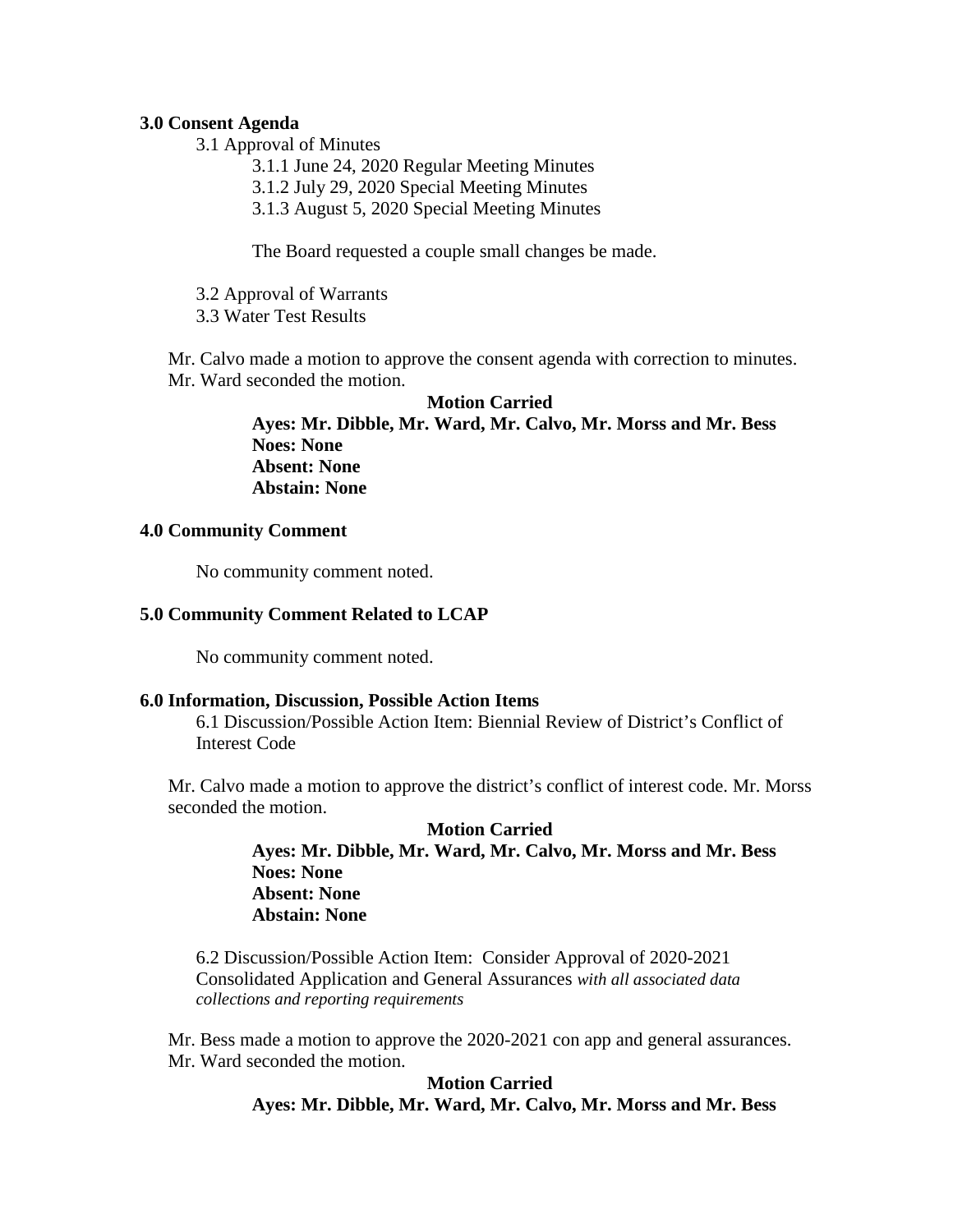### **Noes: None Absent: None Abstain: None**

6.3 Discussion/Possible Action Item: Review of Cuddeback UESD 2020-21 Distance Learning Plan

Mr. Sigler and the Board discussed the various aspects of the distance learning plan.

6.4 Information Item: 2020-21 Budget Update

The 45-day update after budget adoption shows an increase in funds that is equal to last year's budget. The state's deferral will only affect 4% of our budget in June and will only be deferred for one month.

Cuddeback will receive around \$100,000 in COVID-19 relief funds. However, \$80,000 must be spent by 12/20, and is restricted funding.

6.5 Possible Action Item: Consider Alternate Date for November Board Meeting

Mr. Bess made a motion to move the September meetings to 9/16/20 and 9/17/20. Mr. Calvo seconded the motion.

### **Motion Carried Ayes: Mr. Dibble, Mr. Ward, Mr. Calvo, Mr. Morss and Mr. Bess Noes: None Absent: None Abstain: None**

Mr. Calvo made a motion to move the November meeting to 11/10/20. Mr. Ward seconded the motion.

> **Motion Carried Ayes: Mr. Dibble, Mr. Ward, Mr. Calvo, Mr. Morss and Mr. Bess Noes: None Absent: None Abstain: None**

### **7.0 Superintendent's Report**

When Cuddeback switched to distance learning, we received 10 interdistrict transfers for children leaving our district, but we also gained 3 new enrollments. We anticipate small fluctuations to our enrollment. However, ADA will be unaffected because it will be based off last year's enrollment and attendance.

### **8.0 Board Reports**

No Board reports noted.